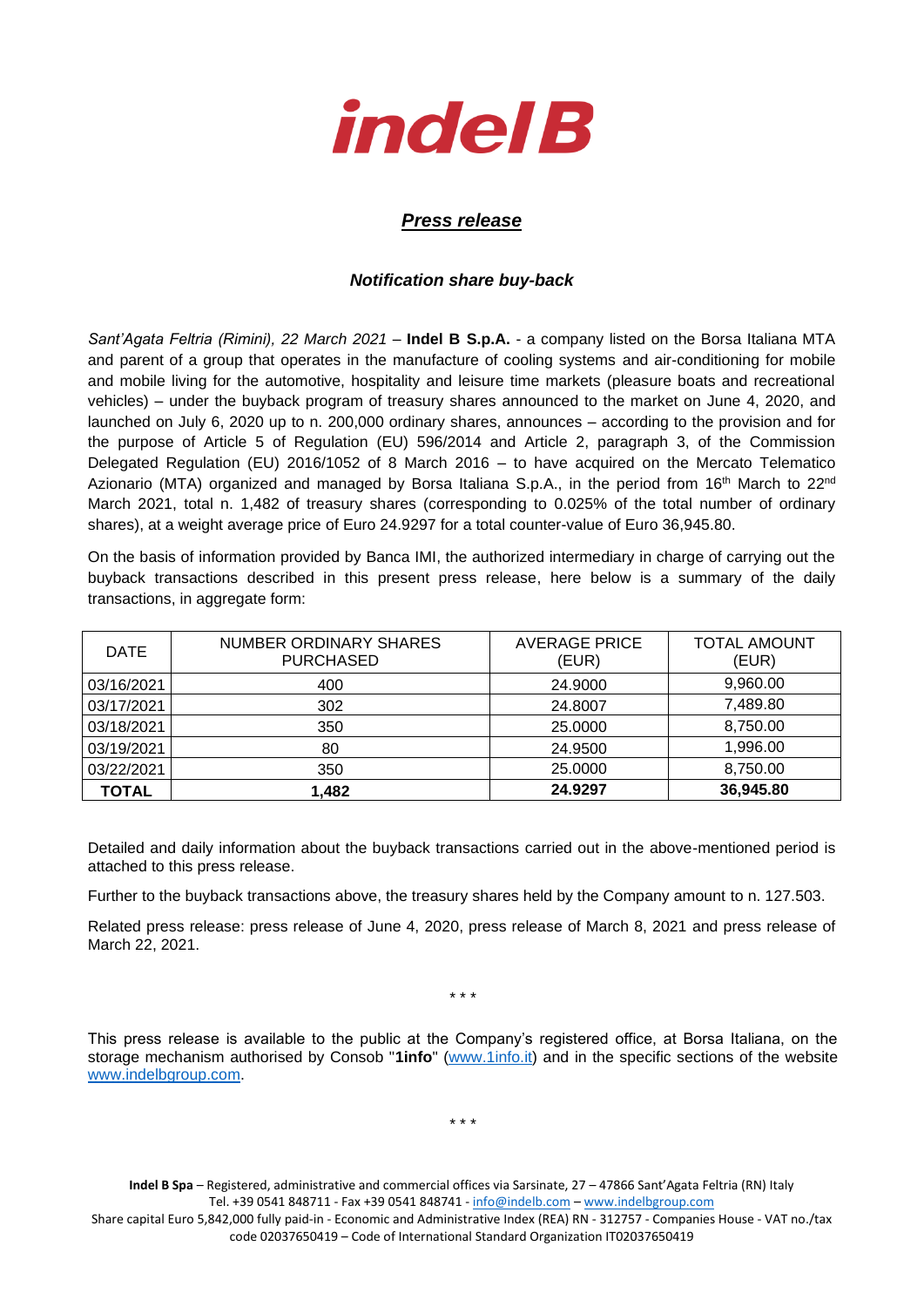*Indel B S.p.A. is a company listed on the MTA segment of the Italian stock exchange and is controlled by AMP.FIN S.r.l., in turn held entirely by the Berloni family. Indel B S.p.A. heads an important Group that operates worldwide and* has been active for the last 50 years in the mobile cooling sector applicable to the Automotive, Leisure time and Hospitality cooling segments. The Group also operates in mobile climate control, with specific reference to the *Automotive market, represented by commercial vehicles, minibuses, ambulances, agricultural and earth-moving machinery, and in the Cooling Appliances sector, which mainly comprises cellars for storing wine and small refrigerators for storing milk. The company has a market cap of approximately Euro 146 million.*

## **Contact details**

| <i>INDEL B</i>              | POLYTEMS HIR                   | FAST-COM                       |
|-----------------------------|--------------------------------|--------------------------------|
| CFO & IR                    | IR and Financial Disclosures   | Media Relations                |
| Mirco Manganello            | Bianca Fersini Mastelloni      | Paolo Santagostino             |
| +39 0541 848 711            | +39 06.69923324; +39 336742488 | +39 349 3856585                |
| mirco.manganello@indelb.com | b.fersini@polytemshir.it       | paolo.santagostino@fast-com.it |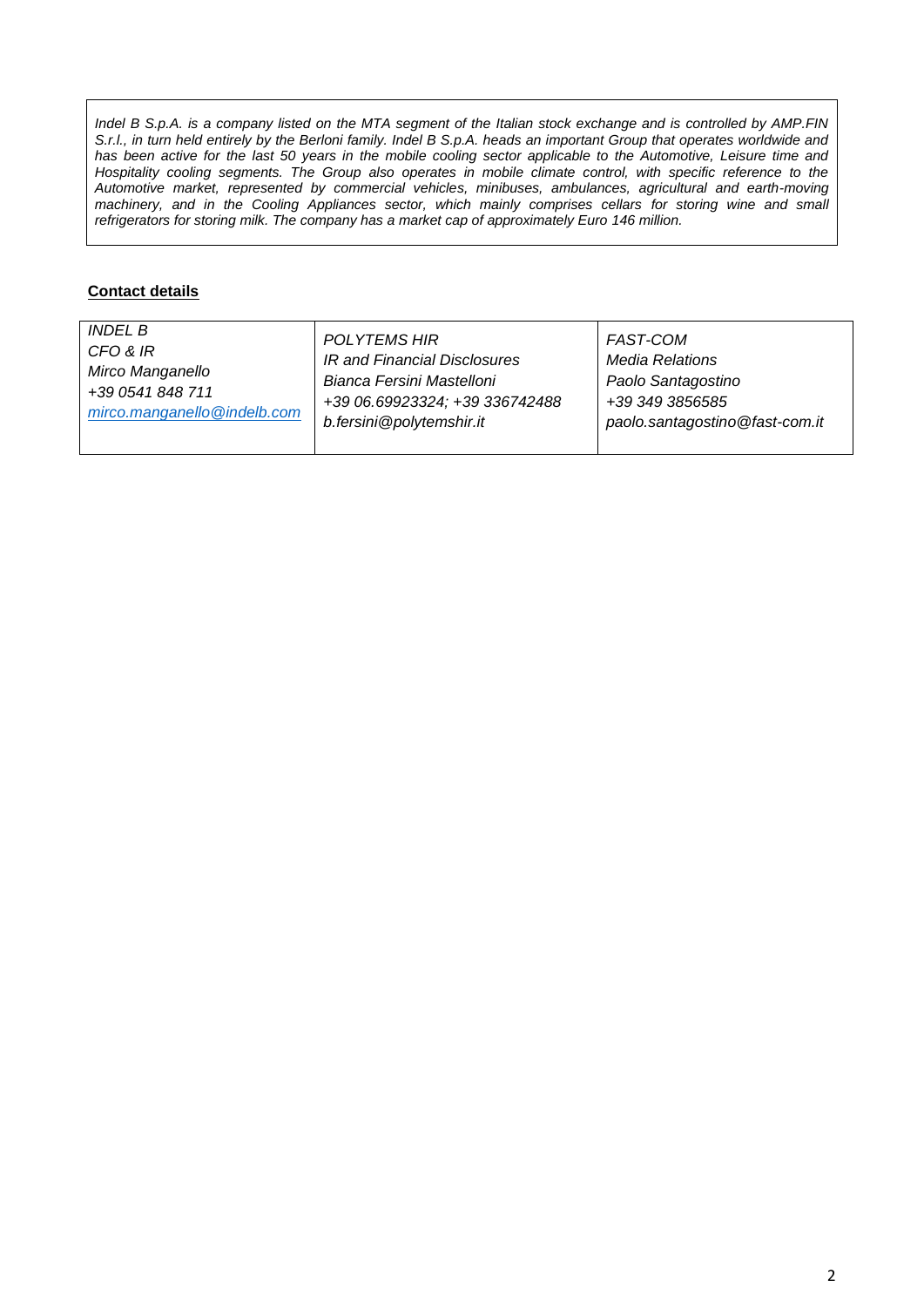## **Attached**

| Fill ID | <b>Fill Date</b> | <b>Fill Time</b>                                 |  |            | <b>B/S</b> Country Market Security Ref. | Fill Price   Fill Qty |                |
|---------|------------------|--------------------------------------------------|--|------------|-----------------------------------------|-----------------------|----------------|
|         |                  | 1HEXzuPb2 16/03/2021 09:15:06.029.308 Buy IT.ico |  | <b>MTA</b> | <b>INDB</b>                             | 24,90                 | 25             |
|         |                  | 1HEXzuR0l 16/03/2021 09:29:55.385.065 Buy IT.ico |  | <b>MTA</b> | <b>INDB</b>                             | 24,90                 | 25             |
|         |                  | 1HEXzuSFM 16/03/2021 09:46:02.900.152 Buy IT.ico |  | <b>MTA</b> | <b>INDB</b>                             | 24,90                 | 25             |
|         |                  | 1HEXzuTOc 16/03/2021 10:03:39.450.214 Buy IT.ico |  | <b>MTA</b> | <b>INDB</b>                             | 24,90                 | 25             |
|         |                  | 1HEXzuUbR 16/03/2021 10:23:07.017.239 Buy IT.ico |  | <b>MTA</b> | <b>INDB</b>                             | 24,90                 | 25             |
|         |                  | 1HEXzuVna 16/03/2021 10:44:43.619.109 Buy IT.ico |  | <b>MTA</b> | <b>INDB</b>                             | 24,90                 | 25             |
|         |                  | 1HEXzuX1B 16/03/2021 11:09:08.142.488 Buy IT.ico |  | <b>MTA</b> | <b>INDB</b>                             | 24,90                 | 25             |
|         |                  | 1HEXzuYKu 16/03/2021 11:37:13.000.573 Buy IT.ico |  | MTA        | <b>INDB</b>                             | 24,90                 | 24             |
|         |                  | 1HEXzuYKv 16/03/2021 11:37:13.000.573 Buy IT.ico |  | <b>MTA</b> | <b>INDB</b>                             | 24,90                 | $\mathbf{1}$   |
|         |                  | 1HEXzuZct 16/03/2021 12:10:05.962.679 Buy IT.ico |  | <b>MTA</b> | <b>INDB</b>                             | 24,90                 | 25             |
|         |                  | 1HEXzub9M 16/03/2021 12:49:55.316.884 Buy IT.ico |  | <b>MTA</b> | <b>INDB</b>                             | 24,90                 | 25             |
|         |                  | 1HEXzuceK 16/03/2021 13:36:41.782.241 Buy IT.ico |  | <b>MTA</b> | <b>INDB</b>                             | 24,90                 | 25             |
|         |                  | 1HEXzudrW 16/03/2021 14:15:16.216.805 Buy IT.ico |  | MTA        | <b>INDB</b>                             | 24,90                 | 25             |
|         |                  | 1HEXzufBT 16/03/2021 14:47:25.637.765 Buy IT.ico |  | <b>MTA</b> | <b>INDB</b>                             | 24,90                 | 25             |
|         |                  | 1HEXzugUr 16/03/2021 15:14:52.230.982 Buy IT.ico |  | <b>MTA</b> | <b>INDB</b>                             | 24,90                 | 25             |
|         |                  | 1HEXzuhXT 16/03/2021 15:38:50.818.272 Buy IT.ico |  | <b>MTA</b> | <b>INDB</b>                             | 24,90                 | 25             |
|         |                  | 1HEXzuiZ7 16/03/2021 16:00:00.459.377 Buy IT.ico |  | <b>MTA</b> | <b>INDB</b>                             | 24,90                 | 25             |
|         |                  |                                                  |  |            |                                         |                       |                |
|         |                  | 1HPR5hgeA 17/03/2021 09:08:56.945.495 Buy IT.ico |  | <b>MTA</b> | <b>INDB</b>                             | 24,90                 | 4              |
|         |                  | 1HPR5hgek 17/03/2021 09:09:03.825.180 Buy IT.ico |  | <b>MTA</b> | <b>INDB</b>                             | 24,90                 | $\overline{4}$ |
|         |                  | 1HPR5hgie 17/03/2021 09:10:00.869.950 Buy IT.ico |  | <b>MTA</b> | <b>INDB</b>                             | 24,90                 | $\overline{4}$ |
|         |                  | 1HPR5hgz7 17/03/2021 09:13:17.157.123 Buy IT.ico |  | <b>MTA</b> | <b>INDB</b>                             | 24,90                 | 4              |
|         |                  | 1HPR5hhBr 17/03/2021 09:16:38.233.967 Buy IT.ico |  | MTA        | <b>INDB</b>                             | 24,90                 | 4              |
|         |                  | 1HPR5hhSY 17/03/2021 09:20:02.307.281 Buy IT.ico |  | <b>MTA</b> | <b>INDB</b>                             | 24,90                 | $\overline{4}$ |
|         |                  | 1HPR5hhhG 17/03/2021 09:23:31.429.299 Buy IT.ico |  | <b>MTA</b> | <b>INDB</b>                             | 24,90                 | 4              |
|         |                  | 1HPR5hhuc 17/03/2021 09:27:03.157.654 Buy IT.ico |  | <b>MTA</b> | <b>INDB</b>                             | 24,90                 | $\overline{4}$ |
|         |                  | 1HPR5hiAC 17/03/2021 09:30:40.278.001 Buy IT.ico |  | <b>MTA</b> | <b>INDB</b>                             | 24,90                 | 4              |
|         |                  | 1HPR5hiN7 17/03/2021 09:34:21.438.042 Buy IT.ico |  | <b>MTA</b> | <b>INDB</b>                             | 24,90                 | 4              |
|         |                  | 1HPR5hiay 17/03/2021 09:38:06.611.363 Buy IT.ico |  | <b>MTA</b> | <b>INDB</b>                             | 24,90                 | $\overline{4}$ |
|         |                  | 1HPR5him8 17/03/2021 09:41:55.780.311 Buy IT.ico |  | <b>MTA</b> | <b>INDB</b>                             | 24,90                 | 4              |
|         |                  | 1HPR5hj0X 17/03/2021 09:45:49.893.938 Buy IT.ico |  | <b>MTA</b> | <b>INDB</b>                             | 24,90                 | $\overline{4}$ |
|         |                  | 1HPR5hvzh 17/03/2021 15:09:56.212.572 Buy IT.ico |  | <b>MTA</b> | <b>INDB</b>                             | 24,50                 | 50             |
|         |                  | 1HPR5hwWB 17/03/2021 15:21:13.329.074 Buy IT.ico |  | <b>MTA</b> | <b>INDB</b>                             | 24,80                 | 50             |
|         |                  | 1HPR5hxLW 17/03/2021 15:36:14.778.315 Buy IT.ico |  | <b>MTA</b> | <b>INDB</b>                             | 24,80                 | 50             |
|         |                  | 1HPR5hzKJ 17/03/2021 16:15:04.682.874 Buy IT.ico |  | <b>MTA</b> | <b>INDB</b>                             | 24,80                 | 50             |
|         |                  | 1HPR5i29r 17/03/2021 17:11:48.156.481 Buy IT.ico |  | <b>MTA</b> | <b>INDB</b>                             | 25,00                 | 50             |
|         |                  |                                                  |  |            |                                         |                       |                |
|         |                  | 1HaKBV6cc 18/03/2021 11:43:05.890.350 Buy IT.ico |  | <b>MTA</b> | <b>INDB</b>                             | 25,00                 | 50             |
|         |                  | 1HaKBV6ce 18/03/2021 11:43:05.890.350 Buy IT.ico |  | <b>MTA</b> | <b>INDB</b>                             | 25,00                 | 20             |
|         |                  | 1HaKBV6dB 18/03/2021 11:43:28.773.294 Buy IT.ico |  | <b>MTA</b> | <b>INDB</b>                             | 25,00                 | 20             |
|         |                  | 1HaKBV6dS 18/03/2021 11:43:40.777.650 Buy IT.ico |  | <b>MTA</b> | <b>INDB</b>                             | 25,00                 | 20             |
|         |                  | 1HaKBV6el 18/03/2021 11:43:55.812.846 Buy IT.ico |  | <b>MTA</b> | <b>INDB</b>                             | 25,00                 | 20             |
|         |                  | 1HaKBV6eo 18/03/2021 11:44:19.183.930 Buy IT.ico |  | <b>MTA</b> | <b>INDB</b>                             | 25,00                 | 20             |
|         |                  | 1HaKBV7aT 18/03/2021 12:12:15.827.121 Buy IT.ico |  | <b>MTA</b> | <b>INDB</b>                             | 25,00                 | 20             |

**Indel B Spa** – Registered, administrative and commercial offices via Sarsinate, 27 – 47866 Sant'Agata Feltria (RN) Italy Tel. +39 0541 848711 - Fax +39 0541 848741 - [info@indelb.com](mailto:info@indelb.com) – [www.indelbgroup.com](http://www.indelbgroup.com/)

Share capital Euro 5,842,000 fully paid-in - Economic and Administrative Index (REA) RN - 312757 - Companies House - VAT no./tax code 02037650419 – Code of International Standard Organization IT02037650419